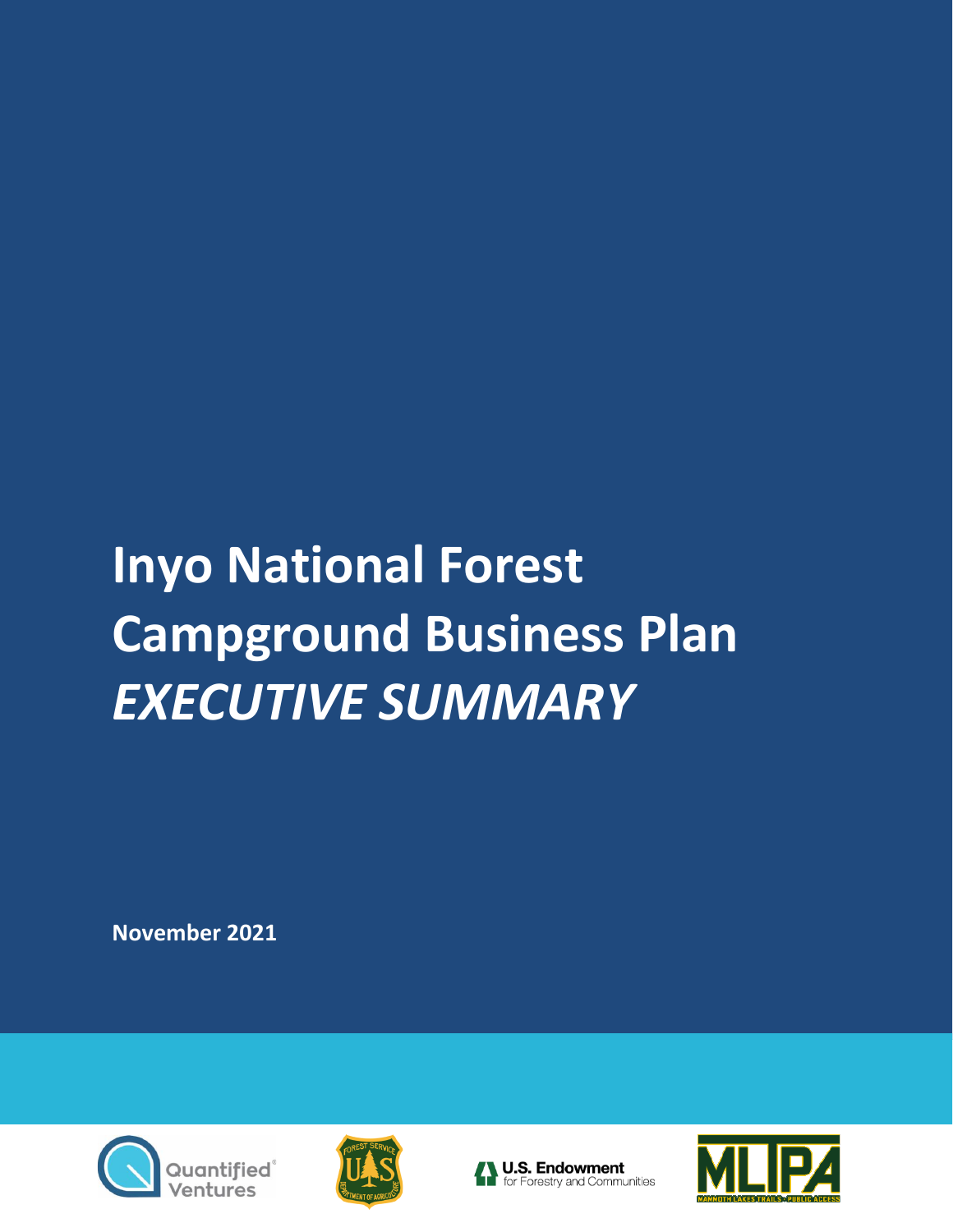## **Executive Summary**

The Project Team, which includes the Inyo National Forest (Inyo NF), the Mammoth Lakes Trails and Public Access Foundation (MLTPA), and Quantified Ventures (QV), produced this Business Plan to outline how innovative financing approaches can be used to support investments in outdoor recreation infrastructure on the Inyo National Forest.

The Inyo NF's current recreation infrastructure suffers from a backlog of deferred maintenance, outdated design, and overuse, which negatively impact user experience. Additionally, the gateway communities that rely on these public recreation opportunities for both leisure- and tourism-based economic activity suffer because of debilitated recreation infrastructure. Therefore, the Project Team is working to identify investment opportunities where campgrounds and access sites on the Inyo NF can be redesigned, enhanced, and expanded to meet current and projected visitor demand and adapt to future climate conditions. In particular, the Project Team seeks to identify a financing path that is jointly funded among beneficiaries, jointly managed among stakeholders, and replicable for future projects on other national forests. The total cost of recreation infrastructure investments on the Inyo NF is too great for any single stakeholder to pay for independently, so an innovative joint-funding strategy is needed.

To provide context for the scale of outdoor recreation activity on the Inyo NF, there are an estimated 2,308,758 visitors per year to the Forest that have a total visitor spending of \$391,371,699<sup>1</sup> according to Region 5's 2020 data. To refine this topline number, the Project Team created bottom-up and top-down estimates focused specifically on developed campers across the entire Inyo NF:

- **Developed Campers per Year:** 267,000–280,000
- **Developed Camper Spend per Year (Direct):** \$32M–\$52M
- **Developed Camper Spend per Year (Direct + Indirect):** \$45M–\$72M
- **Estimated Income Increase per Year due to Developed Camper Spend:** \$18M–\$29M
- **Estimated Number of Jobs Supported due to Developed Camper Spend:** 531–858

For the Business Plan, the Project Team worked with regional stakeholders to identify which areas were the highest priority for potential investment on the Inyo NF. The Project Team identified six priority campground areas (hereafter simplified as "campgrounds"), including Lee Vining Canyon, the Mammoth Lakes Basin, Big Pine Canyon, Onion Valley/Grays Meadow, Whitney Portal, and Horseshoe Meadows. Based on the "project concepts" that describe the work to be done or outcomes desired from each investment, the Project Team estimates that the total costs for improvements in these six campgrounds will total between **\$19.9M and \$36.2M**. This estimate is based on similar projects on national forests in the Western US and adjustments from Inyo NF staff, but will fluctuate as the design process is finalized.

<sup>1</sup> US Forest Service, 2020, "Ecosystem Services Data: Working," July 20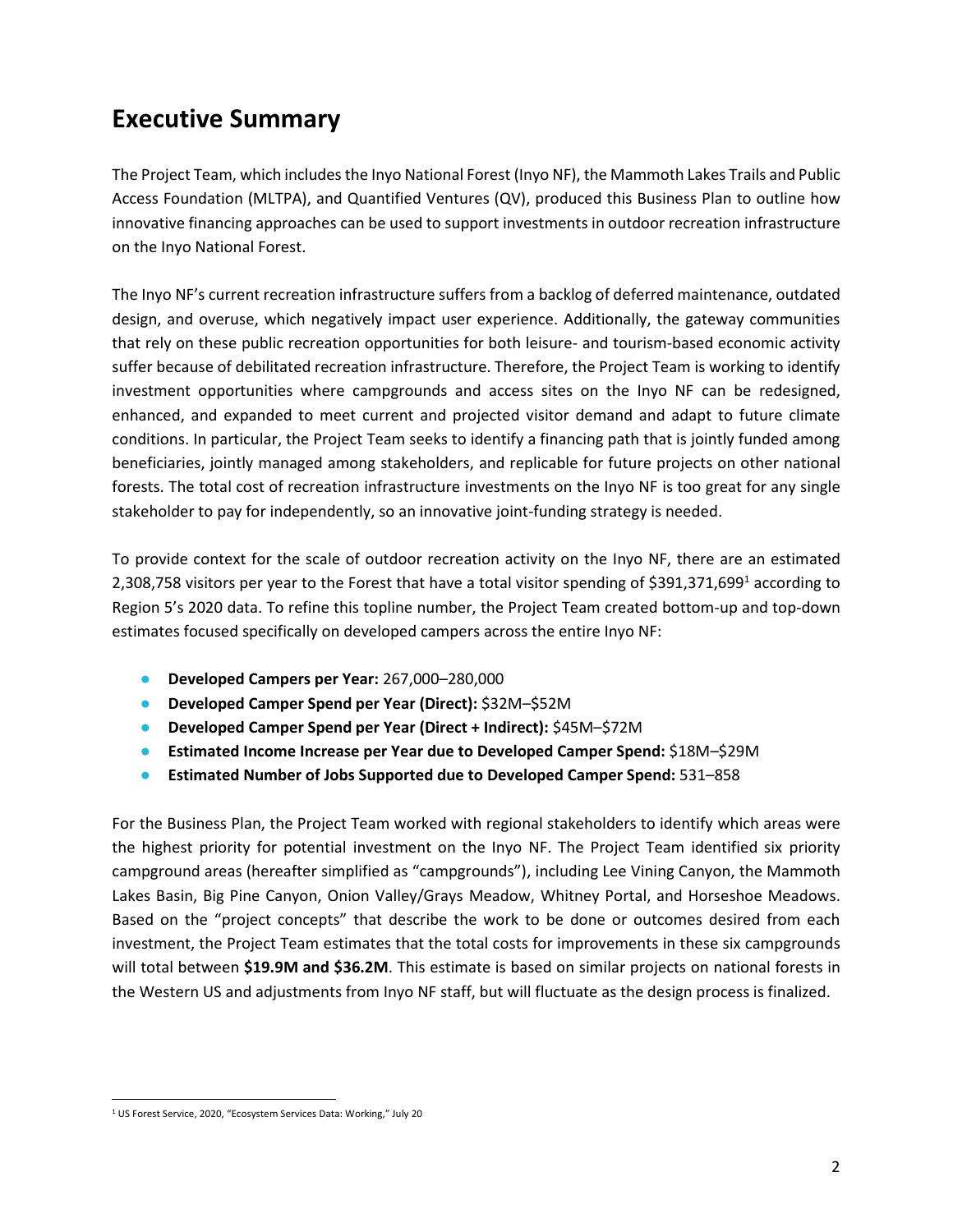The Project Team plans to leverage three strategies to secure funding for these improvements:

- 1. Leverage Anticipated Project Revenues to Finance Upfront Costs
- 2. Justify Financial Support from External Stakeholders Based on Quantifiable Outcomes
- 3. Empower Eastern Sierra Stakeholders to Capture Public Funds through Appropriate Governance

To identify which project revenues could finance upfront costs, the Project Team analyzed available occupancy data to build a financial model that estimates the revenues associated with each of these target campgrounds. This model projects that these six campgrounds represent \$1.74M–\$2.21M in annual revenues for the Inyo NF. Assuming a 10% profit margin, this implies that existing revenues could be leveraged to finance \$1.8M–\$2.3M of the upfront costs.

Given the gap between what can be financed through existing project revenues and the total project cost, it will be imperative to secure support from external stakeholders. To justify this support, the Project Team developed an analysis of the economic, social, and environmental impacts of these priority campgrounds. To refine the analysis that estimated the overall impact of developed campers across the entire Inyo NF, the Project Team determined that, based on average occupancy and capacity, the six priority campgrounds were responsible for 40%<sup>2</sup> of all developed camping visitors on the Inyo NF. The Project Team used conservative and optimistic estimates to provide a range of annual impacts for key metrics for the six priority campgrounds, summarized below:

- **Developed Campers per Year:** 107,000–112,000
- **Developed Camper Spend per Year (Direct):** \$14M–\$21M
- **Developed Camper Spend per Year (Direct + Indirect):** \$19M–\$29M
- **Estimated Income Increase per Year due to Developed Camper Spend:** \$7.8M–\$11.8M
- **Estimated Number of Jobs Supported due to Developed Camper Spend:** 226–342

Given that the existing challenges to the priority campground areas are not lack of visitation, but rather overuse, outdated design, and a backlog of deferred maintenance, the return on investment (ROI) for the **\$19.9M–\$36.2M** upfront costs cannot be assessed using a traditional net present value (NPV) analysis. Instead, the Project Team aimed to assess the investment within the context of the overall economic impact the six priority campgrounds generate in the region. A total investment cost of \$36.2M (using the upper bound of our assumptions to be conservative) is still only 8.8% of the campgrounds' total lifetime value of \$411M<sup>3</sup> and is less than the total lifetime value of incomes supported by the campground areas (\$168M) and the lifetime value of the campground areas' tax revenues (\$37.2M).

<sup>2</sup> Inyo Campground – Corporate Data

<sup>3</sup> Assumes 20-year lifetime, 3.45% discount rate.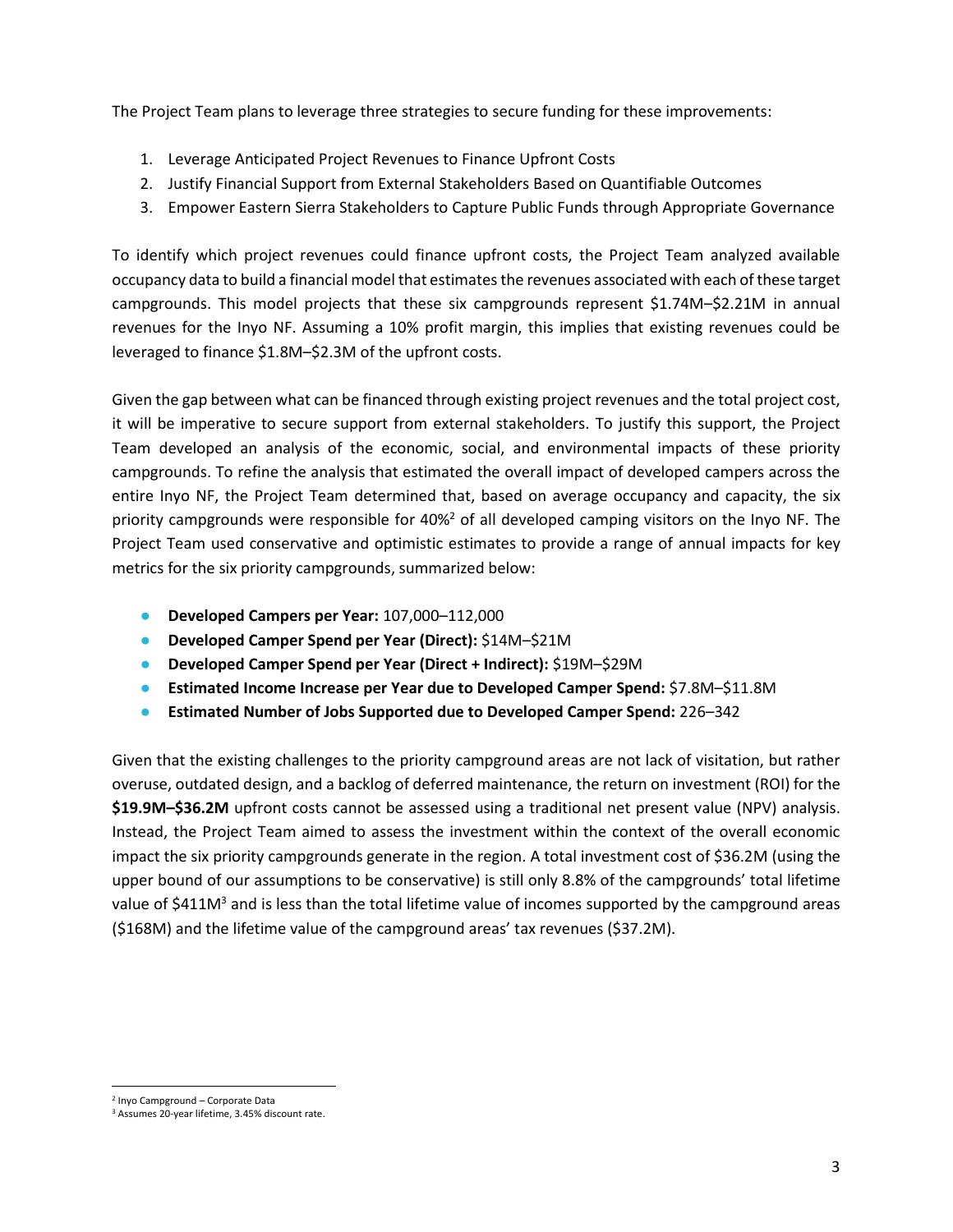

## Comparing Value of Upfront Investment to Lifetime Value of Camper Spending, Lifetime Value of Increased Incomes, and Associated Tax Revenues

When quantifying social benefits, the Project Team noted how these projects could improve visitor experience through increased capacity, making demand for popular sites more uniform and predictable, representing a total consumer surplus of \$75.6M. Lastly, when quantifying environmental benefits, the Project Team identified how these projects can improve biological control, erosion prevention, water quality, water regulation, and wildfire reduction.

The diversity of these benefits will enable the Project Team to seek funding from a range of external grants and appropriations, including those focused on economic development, recreation and tourism, conservation, infrastructure, and access and equity. This could include funds from the American Rescue Plan Act (ARPA), the Economic Development Administration (EDA), the Great American Outdoors Act (GAOA), the National Park Service's Land and Water Conservation Fund (LWCF), the United States Department of Agriculture (USDA), California's Proposition 68, and more. For example, the Inyo NF has already submitted GAOA requests for FY2022 to help support renovation of 22 campgrounds, trailhead parking, and campground amenity rehabilitation.